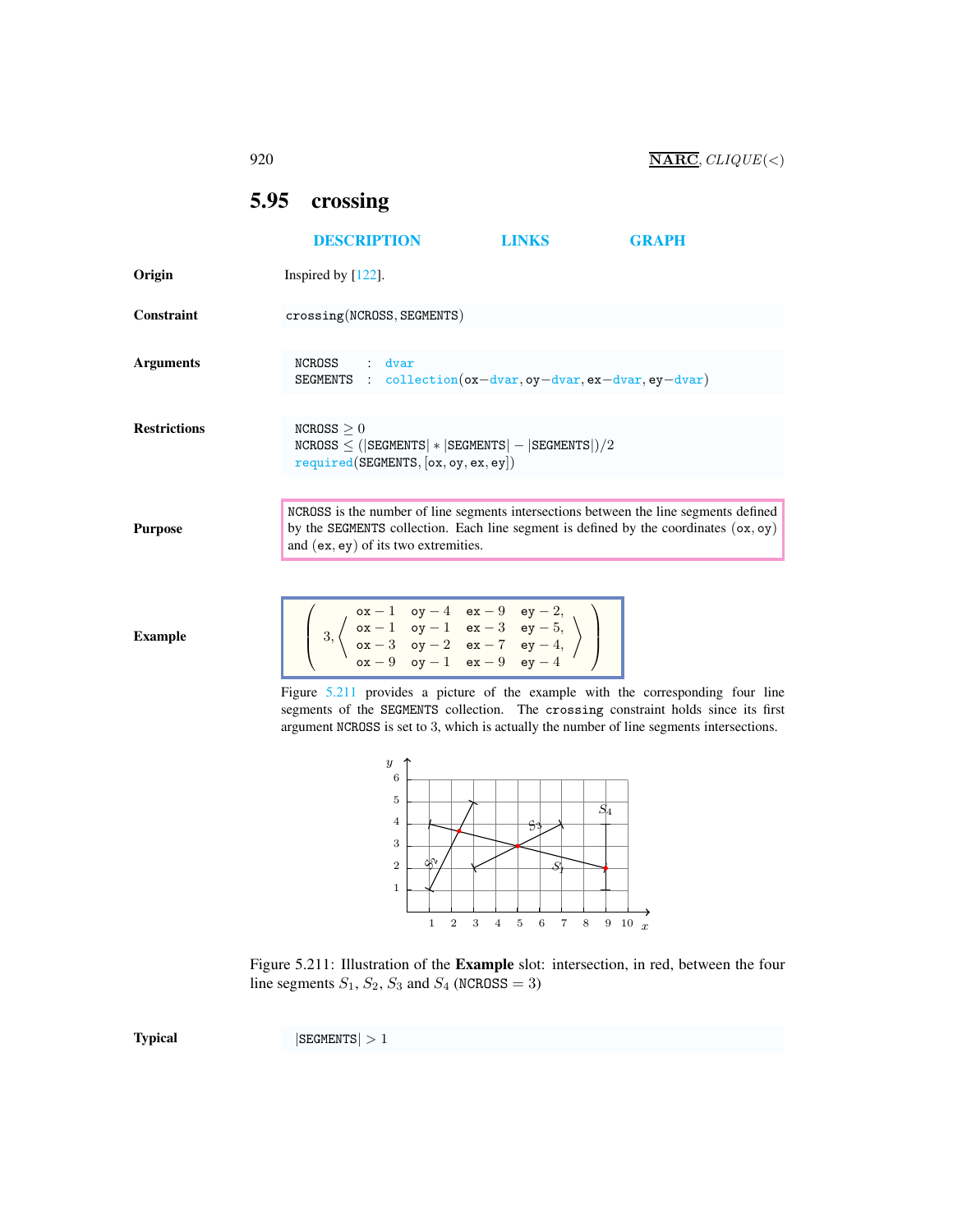## <sup>20000128</sup> 921

<span id="page-1-0"></span>

| • Items of SEGMENTS are permutable.                                                                                     |  |  |  |
|-------------------------------------------------------------------------------------------------------------------------|--|--|--|
| • Attributes of SEGMENTS are permutable w.r.t. permutation $(ox, oy)$ (ex, ey) (per-<br>mutation applied to all items). |  |  |  |
| $\bullet$ One and the same constant can be added to the $\circ x$ and $\circ x$ attributes of all items of<br>SEGMENTS. |  |  |  |
| • One and the same constant can be added to the oy and ey attributes of all items of<br>SEGMENTS.                       |  |  |  |
|                                                                                                                         |  |  |  |
| Functional dependency: NCROSS determined by SEGMENTS.                                                                   |  |  |  |
| <b>common keyword:</b> graph_crossing, two_layer_edge_crossing(line segments intersection).                             |  |  |  |
| <b>constraint arguments:</b> pure functional dependency.                                                                |  |  |  |
| final graph structure: acyclic, no loop.                                                                                |  |  |  |
| <b>geometry:</b> geometrical constraint, line segments intersection.                                                    |  |  |  |
| <b>modelling:</b> functional dependency.                                                                                |  |  |  |
|                                                                                                                         |  |  |  |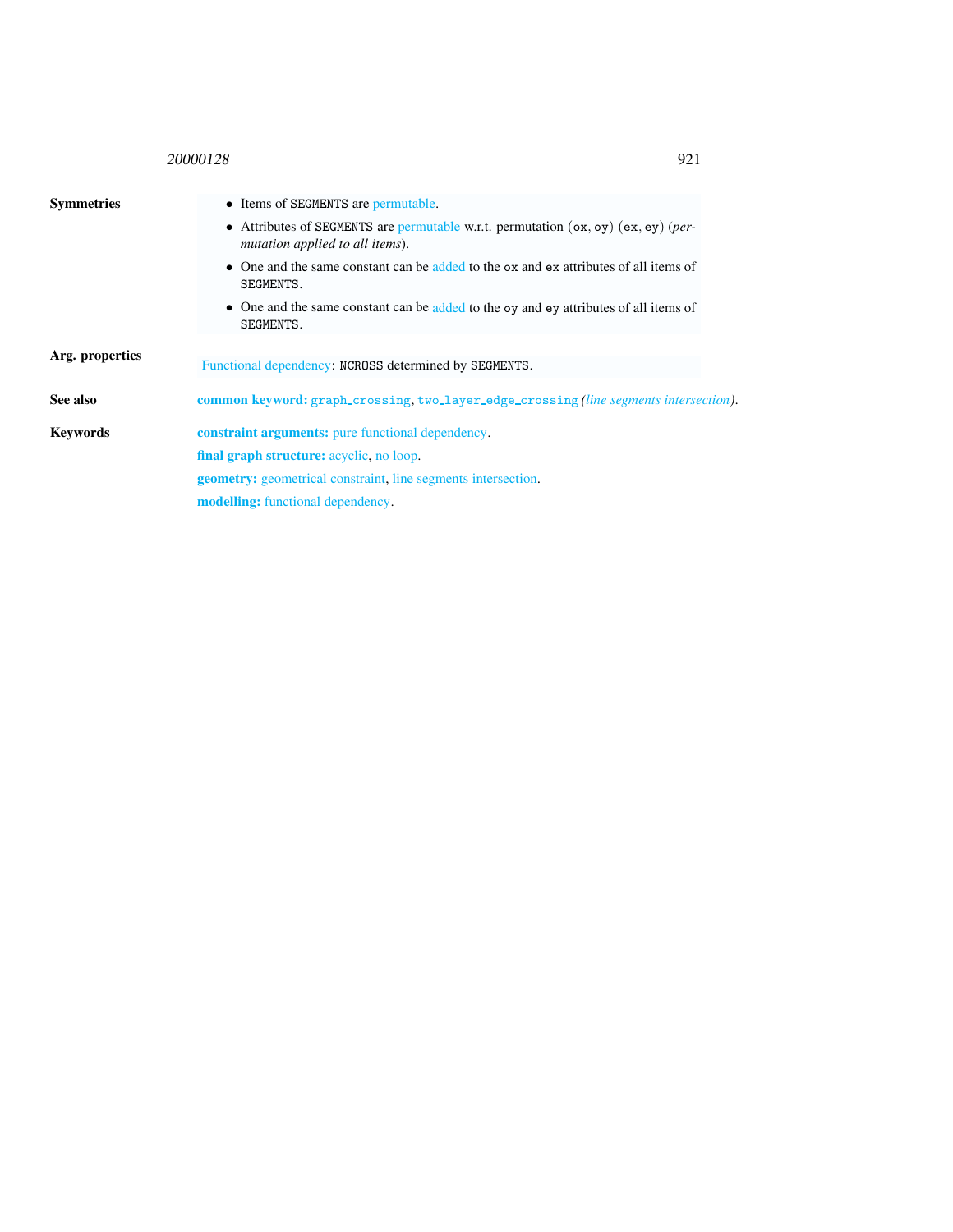<span id="page-2-0"></span>

| Arc input(s)<br>Arc generator<br>Arc arity<br>Arc constraint(s) | <b>SEGMENTS</b><br>$CLIQUE(<) \rightarrow collection(s1, s2)$<br>$\overline{2}$<br>$\bullet$ max(s1.ox, s1.ex) $\geq$ min(s2.ox, s2.ex)<br>$\bullet$ max(s2.ox, s2.ex) $\geq$ min(s1.ox, s1.ex)<br>$\bullet$ max(s1.oy, s1.ey) $\geq$ min(s2.oy, s2.ey)<br>$\bullet$ max(s2.oy, s2.ey) $\geq$ min(s1.oy, s1.ey)<br>• max(22.03, 02.03) $\frac{1}{2}$ min(21.03, 01.03)<br>(s2.0x - s1.ex) * (s2.0y - s1.ey)<br>(s2.ex - s1.ex) * (s2.0y - s1.ey)<br>(s2.ex - s1.ex) * (s2.0y - s1.ey)<br>⇒ V<br>sign (s2.ox - s1.ex) * (s2.ey - s1.ey)<br>sign (s2.ex - s1.ex) |
|-----------------------------------------------------------------|----------------------------------------------------------------------------------------------------------------------------------------------------------------------------------------------------------------------------------------------------------------------------------------------------------------------------------------------------------------------------------------------------------------------------------------------------------------------------------------------------------------------------------------------------------------|
| Graph property(ies)                                             | $NARC = NCROSS$                                                                                                                                                                                                                                                                                                                                                                                                                                                                                                                                                |
| <b>Graph class</b>                                              | $\bullet$ ACYCLIC<br>$\bullet$ NO_LOOP                                                                                                                                                                                                                                                                                                                                                                                                                                                                                                                         |
| <b>Graph model</b>                                              | Each line segment is described by the $x$ and $y$ coordinates of its two extremities. In the<br>arc generator we use the restriction $\lt$ in order to generate a single arc for each pair of                                                                                                                                                                                                                                                                                                                                                                  |

segments intersection. Parts (A) and (B) of Figure [5.212](#page-3-0) respectively show the initial and final graph associated with the Example slot. Since we use the NARC graph property, the arcs of the final graph are stressed in bold. An arc constraint expresses the fact the two line segments intersect. It is taken from [122, page 889]. Each arc of the final graph corresponds to a line segments

segments. This is required, since otherwise we would count more than once a given line

intersection.